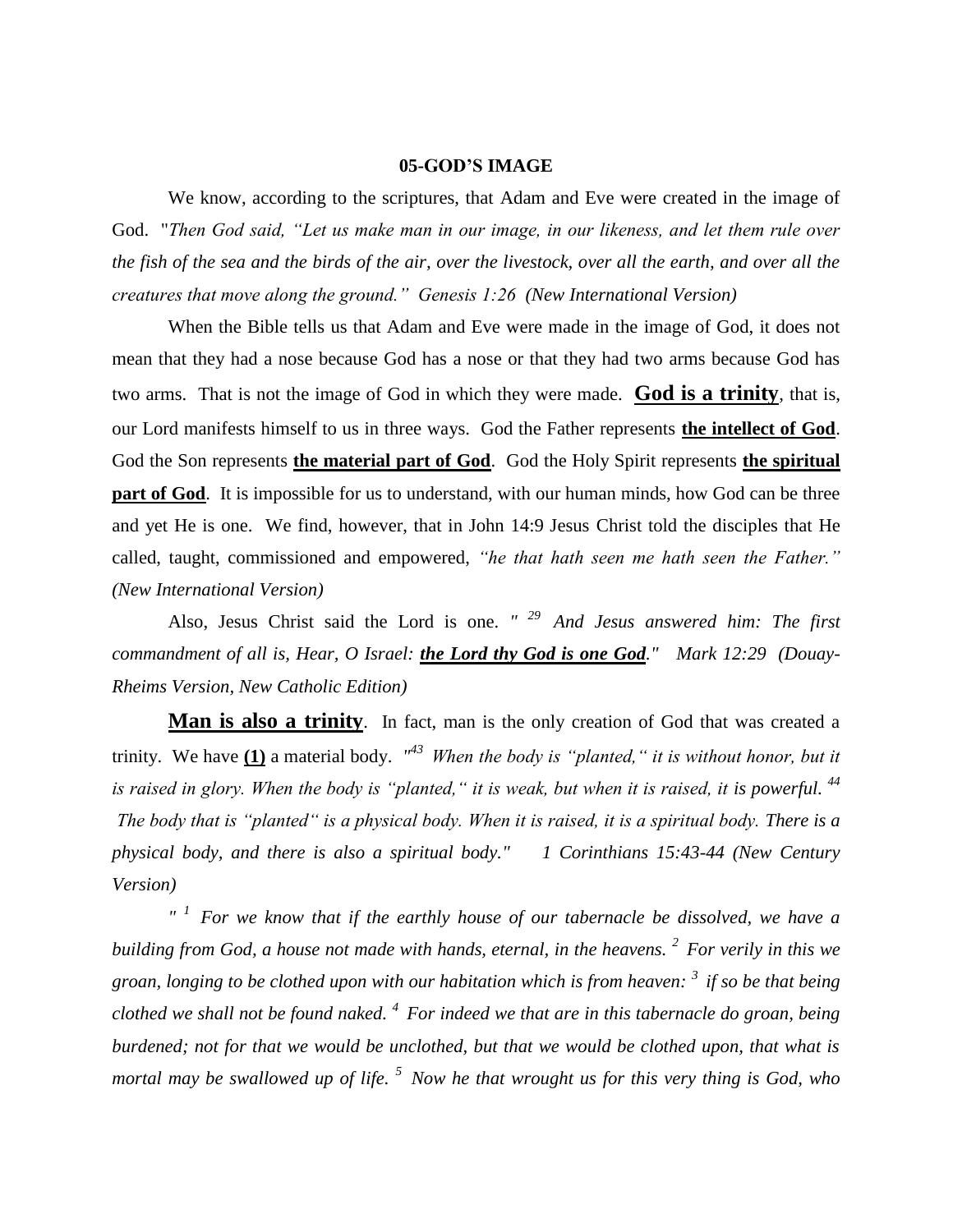*gave unto us the earnest of the Spirit. <sup>6</sup>Being therefore always of good courage, and knowing that, whilst we are at home in the body, we are absent from the Lord <sup>7</sup>(for we walk by faith, not by sight); <sup>8</sup>we are of good courage, I say, and are willing rather to be absent from the body, and to be at home with the Lord. <sup>9</sup>Wherefore also we make it our aim, whether at home or absent, to be well-pleasing unto him. <sup>10</sup>For we must all be made manifest before the judgment-seat of Christ; that each one may receive the things done in the body, according to what he hath done, whether it be good or bad." 2 Corinthians 5:1-10 (American Standard Version)*

We have  $(2)$  a spiritual body.  $^{\prime\prime2}$  *It is the same way with the resurrection of the dead. Our earthly bodies are planted in the ground when we die, but they will be raised to live forever. <sup>43</sup>Our bodies are buried in brokenness, but they will be raised in glory. They are buried in weakness, but they will be raised in strength. <sup>44</sup>They are buried as natural human bodies, but they will be raised as spiritual bodies. For just as there are natural bodies, there are also spiritual bodies." 1 Corinthians 15:42-44 (New Living Translation)*

And we have **(3)** intellect, that is, we have the ability to think and make decisions of our own free will. *" <sup>14</sup>For we know that the law is spiritual; but I am of the flesh, sold into slavery under sin. <sup>15</sup>I do not understand my own actions. For I do not do what I want, but I do the very thing I hate. <sup>16</sup>Now if I do what I do not want, I agree that the law is good. <sup>17</sup>But in fact it is no longer I that do it, but sin that dwells within me. <sup>18</sup>For I know that nothing good dwells within me, that is, in my flesh. I can will what is right, but I cannot do it. <sup>19</sup>For I do not do the good I want, but the evil I do not want is what I do. <sup>20</sup>Now if I do what I do not want, it is no longer I that do it, but sin that dwells within me. <sup>21</sup>So I find it to be a law that when I want to do what is good, evil lies close at hand. <sup>22</sup>For I delight in the law of God in my inmost self, <sup>23</sup>but I see in my members another law at war with the law of my mind, making me captive to the law of sin that dwells in my members. <sup>24</sup>Wretched man that I am! Who will rescue me from this body of death? <sup>25</sup>Thanks be to God through Jesus Christ our Lord! So then, with my mind I am a slave to the law of God, but with my flesh I am a slave to the law of sin." Romans 7:14-25 (New Revised Standard Version)*

*" <sup>14</sup>Now therefore fear the Lord, and serve him with a perfect and most sincere heart: and put away the gods (* -*the three mighty ones) which your fathers served in Mesopotamia and in Egypt, and serve the Lord. <sup>15</sup>But if it seem evil to you to serve the Lord, you have your choice: choose this day that which pleaseth you, whom you would rather serve, whether the gods*